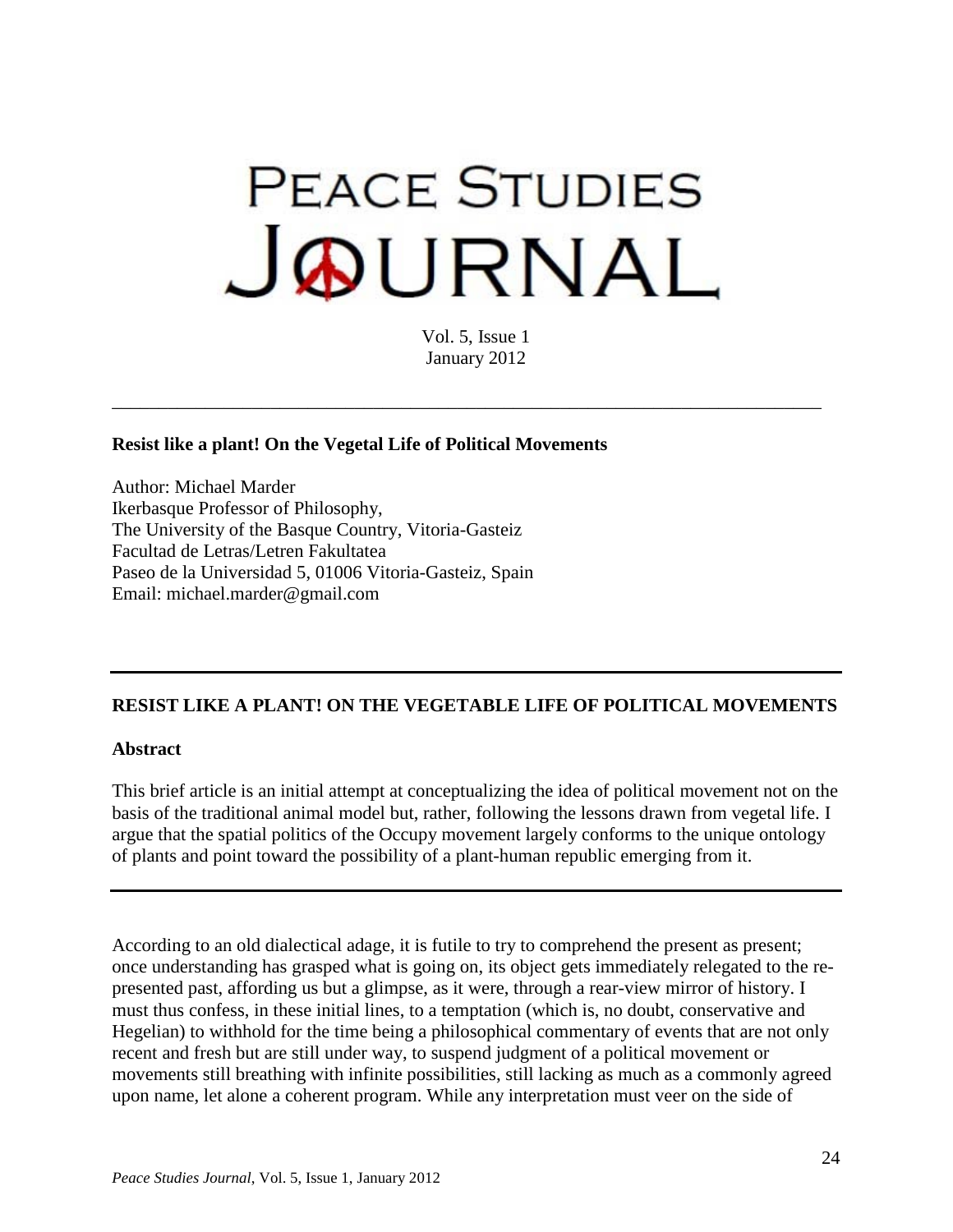determinacy and delimitation, discarding countless plausible alternatives to its preferred take on whatever is interpreted, the side effects of such unavoidable hermeneutical violence are much more pernicious when it runs the risk of interfering with the internal unfolding of an ongoing, hugely promising, and exponentially growing political action. But is it even assured, at this point, that what is going on under the most diverse names—the Occupy protests, or the 99% movement; the movements of the *indignados* (the outraged) or the *acampadas* (camp-city) protests in Spain; *Geração à Rasca* (the Desperate Generation) movement in Portugal, to mention but a few examples I am familiar with first-hand—is both *political* and an *action*? And, more broadly, what if the very meaning and possibility of politics and collective action are at stake in these and related collective phenomena today?

This—at least, in my view—is the only sound counter-argument to the conservative desire rather not to interpret actuality: instead of merely understanding events as objects and, hence, relegating them to the past, it behooves philosophers to assist those directly involved in them to achieve a more vibrant self-understanding, a self-interpretation enhancing the possibility of a more just future. Through this route, philosophy will finally abandon the gloom-filled historical dusk when the owl of Minerva spreads its wings, without, at the same time, imposing decontextualized and purportedly ahistorical normative constraints on whoever cares to listen to philosophical ramblings. All we can attempt to do is amplify, bring into sharper relief, and sometimes problematize the meanings of what is already stated or done by the social actors themselves, that is to say, assist them in the critical project of self-interpretation. Philosophy, then, to borrow the expression of the Portuguese seventeenth-century Jesuit preacher António Vieira, as a "history of the future."

At the same time, the popular protests of 2011 are also a part of the recent political history, including the civil disobedience and civil rights movements of the 1960s. The occupations of various public and institutional spaces today have an air of embodied citations or enacted references back to that promising political moment, for which many feel an intense nostalgia. Now, like then, the rhetoric of non-violence is prevalent. Camping in public parks and on city squares can hardly evoke images of rioting or looting; sitting on the ground in a human chain with interlocked limbs surely does not convey the intention to engage in a physical confrontation with the police. What is most subversive about the recent protests, though, is not political action conventionally understood but a kind of lingering, being in a place on an ongoing basis, bodily occupying it, being physically there. Existence in its mereness undergoes a thorough politicization. Freedom of expression and freedom of assembly merge into one: physical presence (or, rather, co-presence) expresses, without representing anything, in the most embodied sense of expression imaginable, the demand for a different world-order.

By and large, the politics of the Occupy movement is the politics of space, not of time, and it extends its reach by replicating itself in different locales around the world, not by formalizing its program in an effort to attain a stable temporal identity. While it continues to resort to the traditional tactics of marches, support for labor unions on picket lines, and demonstrations, the core of the Occupy movement is made of the determination to dwell in the uninhabitable, to inhabit a previously depersonalized, depopulated, abandoned, but highly symbolic and central place in the public sphere. Its staying power is bound to the protesters' staying in their chosen gathering place, their defiant perseverance in a locale.<sup>[1](#page-7-0)</sup>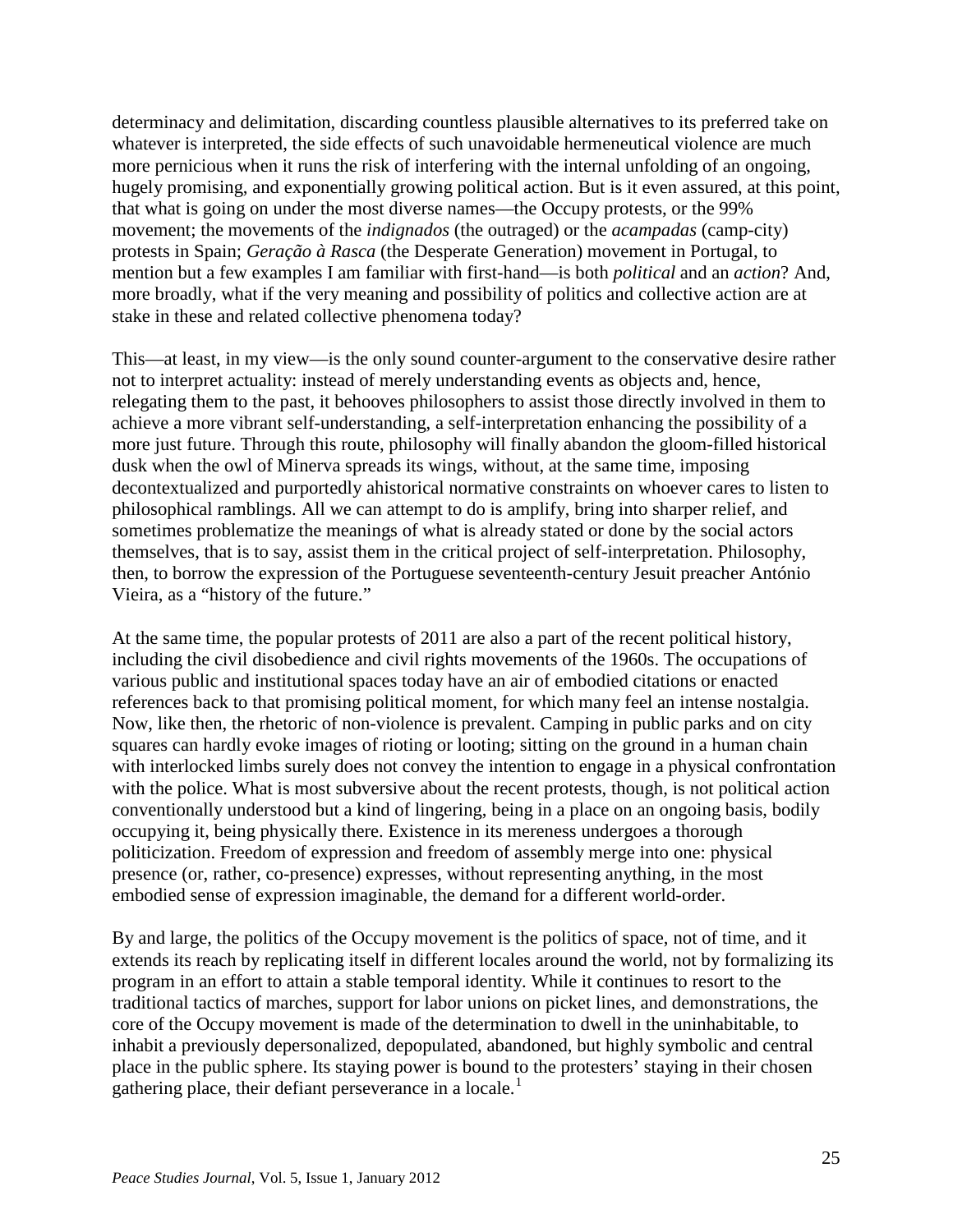The politics of space, privileging the sedentary component of bodies largely exposed to the elements (tents are a poor protection from rain and cold) and gaining increasing visibility thanks to this exposure, is, I would argue, one we have learned from vegetal life. Standing for nonviolence *par excellence*, the plant has been identified in the history of Western thought with a living icon of peace, a non-oppositional being, wholly included in the place wherein it grows, to the point of merging with the milieu. As Hegel notes in his *Philosophy of Nature*, unlike an animal, who opposes itself to its place, insofar as it is able to dislocate and to find itself elsewhere, the plant is shackled to its environment, which is not at all "other" to it. The plant is all about a visible extension without interiority (Hegel 2004: 308), a phenomenal, utterly exposed, self-referential surface, a living sign of itself. When environmental activists chain themselves to trees that are about to be felled, they replicate, to some extent, the mode of being of these vegetal beings: confined to a place, bodily manifesting their bond… And when protesters pitch tents in parks or on city squares, they reinvent the strange modern rootedness in the uprooted world of the metropolis, existentially signifying their discontent by merely being there.

A common-sense objection to this thesis will accentuate the unsurpassable limits to the mimetic capacity of human beings, the capacity arguably definitive of their very humanness. After all, dissimilar to plants, we are able to choose our place and, subsequently, to dwell by making the place our own, which is something the Occupy protesters have done in a self-conscious and highly creative fashion. The plant's relation to its milieu is, precisely, non-appropriative; it does not possess its world, even though it may indirectly effect certain changes in its environment. Humans cannot literally become plants. Purely vegetal beings do not protest, do not set themselves against anything, do not negate—symbolically or otherwise—what is. But if we act *as though* we were them, following a useful theoretical and practical fiction grounded in the vegetal heritage of the human, we would need to follow a non-possessive, non-appropriative way of being, resonating, at once, with the conclusions of botany and with the image of postmetaphysical ethical subjectivity. We would, consequently, repudiate the ideal of sovereign and decisive action, directed by a rational, conscious or self-conscious, individual or collective subject and, instead, nurture the horizontally and an-archically growing grassroots that crop up wherever protest tents are pitched in the shadow of skyscrapers.

Levinas's "passivity more passive than all passivity" (1996: 121) is a distant echo of what Hegel calls the "powerlessness," *Ohnmacht*, of plants (1979: 420) that in their being are propelled to the hither side of ontology and its basic economy of violence, where to be is already to dispossess others, to take away their place. The *flower power* of the sixties thrived on a juxtaposition of peaceful protests and armed police—flowers on (or in) the one hand and guns on (or in) the other. The "power" of non-violence was meant to overwhelm the brute military force of repression, not the least by modeling the protesters' mode of being on that of the plants themselves.<sup>[2](#page-8-0)</sup> And yet, the cutting of the flower, the disruption of its organic connection to the soil, was not considered to be violent, perhaps because it paled in comparison to the violence of the war, against which proponents of *flower power* rallied, and that of the riot police who confronted them. Impotent to resist its culling, the flower could be easily sacrificed to the political cause, so as to be reborn in the realm of Spirit, endowing those who utilized it as a symbol with its peculiar brand of powerless power. Residual violence against non-human beings was ineliminable.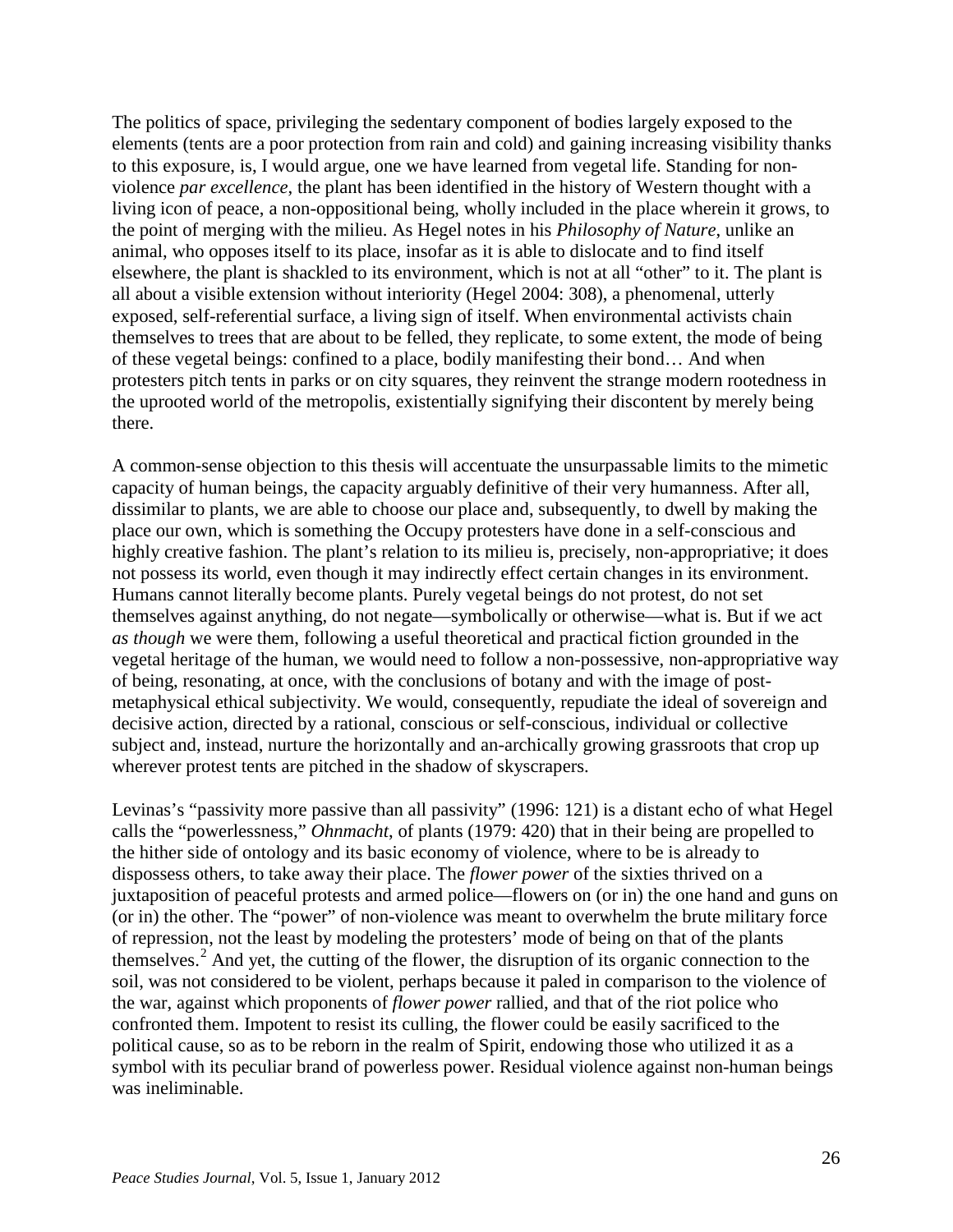A similar paradox is unfolding before our eyes today. Occupation, as a rhetorical trope and a concrete strategy, already connotes a significant degree of violence, which is either ontological or purely political, either built into existence itself imperialistically asserting its own right to a place, which is then denied to the other, or borrowed from the very phenomena the protesters find so objectionable: military occupations, colonial projects, and so forth. For Levinas, who implicitly follows Nietzsche's idea that plants are the vegetal expressions of the will-to-power, ontological violence is inseparable from their growth, asserting, most unethically and indifferently, their "place under the sun." As the French philosopher asks in *Difficult Freedom*, "What is an individual, a solitary individual, if not a tree that grows without regard for everything it suppresses and breaks, grabbing all the nourishment, air and sun, a being that is fully justified in its nature and its being? What it an individual if not a usurper?" (1997: 100) But is the "usurpation" of resources by a tree equivalent, in its magnitude, to the their appropriation by the avatars of possessive individuality? The tree actually gives back much more than it takes, in that it converts carbon dioxide into oxygen, not to mention the fact that it does not lay claim to the non-resource infinitely available to all, namely the sunlight on which it depends. In much the same fashion, the occupations of public spaces by protesters are not of one piece with the arrogation of wealth and resources by the richest one percent of the population. Plants do not occupy anything even if they cover vast extensions of the planet's surface; the generous compensation for their ontological violence (if any) is the gift of pure air, of a more fertile soil, of life itself they bestow upon other creatures. Participants in the Occupy movement also do not occupy anything; their being in a given locale is intended to restitute the possibility of dwelling to others, while the tents unequivocally bespeak their displacement, an irrecusable refugee status.

Analogous to plants, the protesters' being-in-a-place is far from what Levinas would call "the imperialism of the same," for it is tantamount to the irruption of otherness from the fissured, if not altogether broken, hegemony of neoliberalism. Regardless of the numerical majority of vegetal beings among those living on the planet and regardless of the protesters' performative self-identification with "the 99%" who get more impoverished by the day, both represent instances of the subaltern, exploited without raising their voice against their oppression. Admittedly, plants neither speak, nor shriek, nor squeal, nor screech, nor cry out in pain when they are chopped down. But this absolute silence is not at all symptomatic of the absence of suffering; even if vegetal beings do not have a nervous system, they are prone to distress, expressed at the biochemical level, due to drought, extreme cold, or, in some cases, the presence of a predator in their environment. Subjected to violence in absolute, unbreakable silence, they are absolutely subaltern, and neither human nor animal liberation can come to pass without the liberation of plants that would dispense to them their ownmost ontological possibilities.

Human beings, on the contrary, are capable of organizing, speaking out against, and protesting economic and political injustices. But when they resist on the basis of radical passivity (an attitude in excess of the opposition between the active and the passive comportments), when they are so motivated that every expression of their life, such as the physical position of their bodies and the place they inhabit, attains a political character, they do not limit "politics" and "action" to a conscious collective orientation and sovereign decision-making. This is not to say that the protests are somehow irrational. Quite the opposite is the case: they are much more reasonable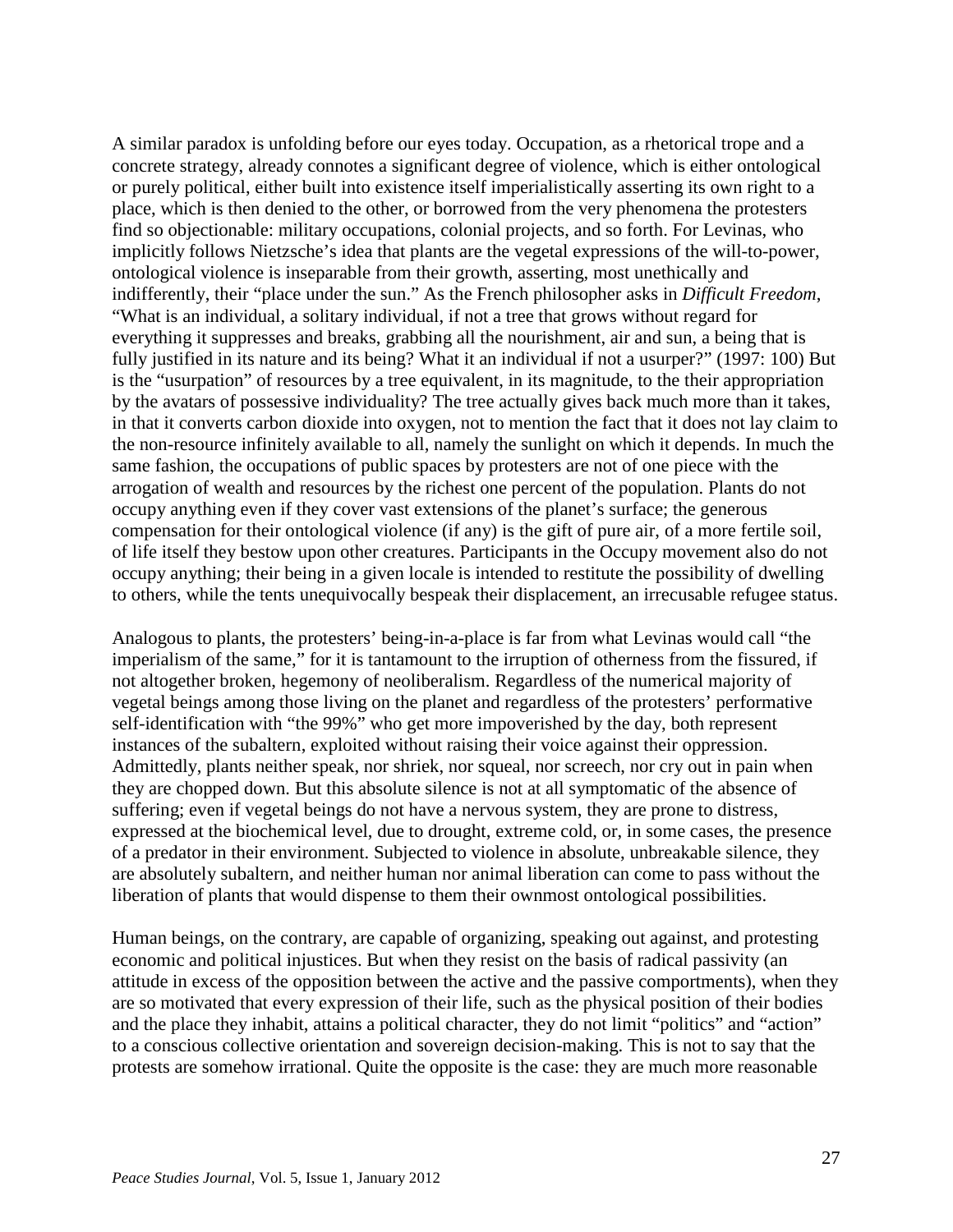than the purported rationality of the deranged political-economic system they resist, even as they implicitly question the hierarchy of the faculties and the anthropocentric view of politics as such.

The modern idea of a political *movement* has already glimpsed the kind of dynamic action that overflows the rigid confines of a conscious organization, but it has done so with reference to animal metaphors, reducing movement to mobility, or locomotion. Inspired by the organismic model of an animal, it has, in crucial moments of the twentieth century, lapsed into fascism, with its goal to recreate this living totality at the political level. And it has all but forgotten the lessons of Aristotelian philosophy, where movement refers not only to locomotion but also to growth, decay, and change of state (*De Anima* 406a, 14-17). Plants obviously partake of these capacities and it is high time for political movements to become attuned to a more ample definition of "movement," to learn from plants much more than the rhetoric of the "grassroots" would allow, to discover what it takes to grow, to decay, and to be plastic enough to metamorphose into a different state. And this is not even to mention externally induced movement, by an element such as the wind disturbing branches of the tree or stalks of rye, the movement most readily associated with plants. The zoo-centric bias of philosophy must give way to a wholly de-centered phytological approach, for a human being is, in the first instance, not a political animal, as Aristotle has it, but a political plant, not ζῷον πολιτικόν but φυτόν πολιτικόν.

The non-violent resistance tactics of the Occupy movement are a step in the right direction, if the movement's rigorously an-archic, highly mobile, and, at the same time, sedentary structure is a trustworthy indication. It resonates with Ulrich Beck's recent enunciation of his ideal of European citizens in mixed vegetal-animal terms: at once having roots and wings.<sup>[3](#page-8-1)</sup> From the standpoint of the political authorities, however, there is no such thing as a non-violent protest because any sustained contestation of the status quo immediately takes the form of a threat to the hegemonic order, already weakened by the ongoing global crisis. In this respect, it is essential to follow the finer divisions within the general economy of violence, to distinguish between acts of institutionalized theft, such as the bailouts of financial institutions that have left countless people destitute thanks to the draconian austerity measures compensating for these expenditures, close range pepper spraying of protesters, and ontological violence coextensive with mere being. Politics necessarily entails pitting violence against violence, especially where the standoff is asymmetrical and, perhaps, foredoomed. When the legitimacy of a regime is put in question by the sheer bodily presence of the protesters who claim the right to occupy the regime's most emblematic places, existential-ontological violence without power, or at least, without reliance on physical force, opposes itself to the violence inherent in the self-perpetuation of unjust institutions. A "peaceful protest" is nothing but an oxymoron, as the cut flowers, too, silently testify.

Despite their philosophical and poetic coding as figures of pure innocence and nonoppositionality, plants often protect themselves by releasing toxic or venomous substances, by prickling, or by other means. Still, their "self-defense" is unique, because they have no intimate inner self to defend, at least no self that would emerge in opposition to the other. To resist like a plant is not to protest for the sake of a ground to be gained; the program of a limited redistribution of wealth from the richest one percent to the rest (a minor adjustment, to which many billionaires have, actually, consented by signing petitions for an increased taxation of their incomes) is pointless if it leaves the principle of appropriation intact. Just as the protests flourish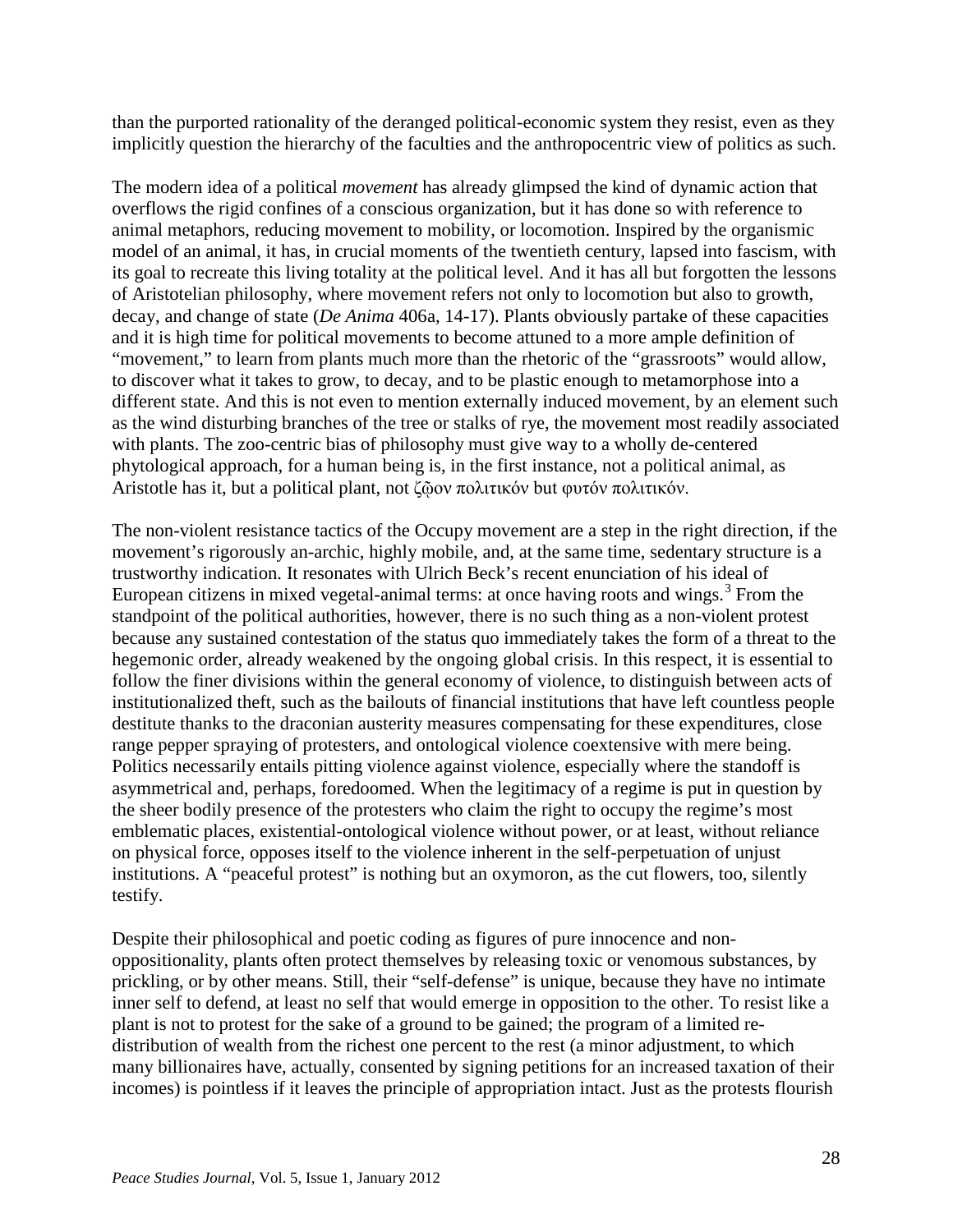from the sense of radical dispossession prompting its participants to leave their homes, those embodiments of interiority and privacy, so the aspirations of the movement would come to fruition only in the total negation of private property and of the possessive model of subjectivity associated with it. Communism, inconceivable in the absence of this radical demand, is vegetal in its rejection of the appropriative model of subjectivity, whose basic unit is an individual separated from all others and constituted around a coherent core—the dimension of inner psychic depth and the capacity to own property essential to personhood.

What would it mean to occupy public space without appropriating it? To manifest a multiplicity of bodies in a locale without asserting a sovereign right over it? Would it not imply being in a place without laying claim to it, being there for others?

In response to these questions, let us attempt to sketch the outlines of the correlation between various types of movement typical of vegetal beings and the emergent political movements. I have already mentioned the an-archic component of the Occupy movement, which seems to reinvent the political form on the basis of vegetal ontology. As I argue in *Plant-Thinking*,<sup>[4](#page-8-2)</sup> each plant in its singularity is a collective being, a loose and disorganized assemblage, and, hence, a community of plants that do not comprise a unified whole, do not constitute either an individual or an organism. In vegetal beings, life is de-centered—not, as some might think, concentrated in the vital "organ," the root, but dispersed and disseminated throughout the body of plant communities. The same applies to the recent protests devoid of a unified central structure, a leader, or a global organization. The new political movements are vegetal, considering that they are acephalic, headless, and, therefore, obdurately an-archic, lacking an *arkhē,* an organizing principle or origin. They grow by "superfluous" additions or reiterations from this enabling lack. Growth as such is always dispersed, from the beginning it does not have; to move in tune with it, following its peculiar rhythms is to accept this dispersion.

The new protest movements proliferate in much the same fashion, by vegetal iteration, not by reproducing an ideal standard in multiple empirical copies. It is, in fact, difficult to say what the "original," incipient moment for the Occupy movement has been: Occupy Wall Street, or the Spanish *acampadas*? The events of Tahrir Square in Cairo, the Ukrainian *Maidan* encampments, or the student occupations of American university campuses in the 1960s? The displacement of the origin, its dissemination and decimation, is in touch with the logic of plant life, where the seed is not the first cause but an infinitely deferred point of recommencement, the chance of a new beginning.

It is this absence of an essential and essentially simple origin that frees today's political movements for experiments in self-reinvention, whence the most unlikely strategic alliances emerge. More importantly, what they seem to have learned from plants is how to move by metamorphosis, or change of state. Unlike animal *Gestalt*, vegetal form is not pre-given in the embryonic state; it shifts and changes, sometimes dramatically, as the growing plant extends its surface, capturing solar energy. Now, the form of the protest movement, too, is far from being predetermined by the movement's beginnings—themselves obscure and irreducible to a single point in space and time—as its growth often branches off in surprising directions. In capturing political energy, it avoids the animal-like hoarding of its power in the recesses of the organism and, instead, channels this energy toward solutions of the most urgent social problems, such as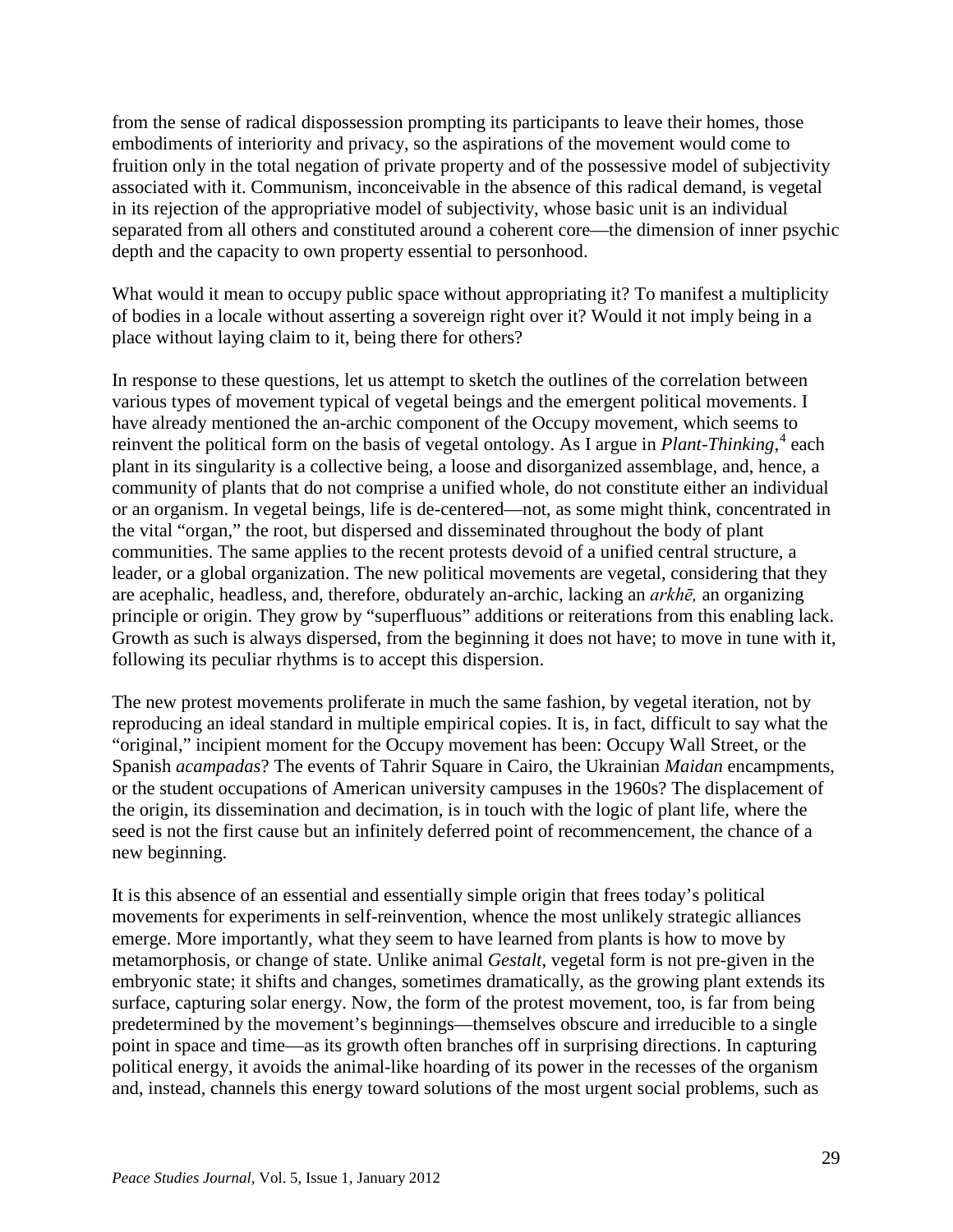homelessness. (The occupations of vacant buildings in Seattle, Boston, and Atlanta are the case in point here.) There is no telling where such immediate externalization would lead in the long or, even, in the short run. One thing is certain, however: no movement can hope to maintain its vitality, after having abdicated the power of metamorphosis, for instance, by turning itself into a political party. In itself, this transformation spells out an extreme possibility of metamorphosis: a change that puts an end to any further changes of state. If it is to preserve itself *qua* movement, the loose network of the Occupy protests must not keep itself intact, must fight against the temptation to remain in its current form, rendered perfectible in the animal manner by inner differentiation and specialization of functions within an organismic totality. On the contrary, and perhaps paradoxically, in order to keep itself, a movement must lose itself and re-compose itself each time anew, in a completely different, unrecognizable form. The term for this metametamorphosis is "plasticity."

Plasticity, arguably much more pronounced in plants than in animals (cf. Hallé 2002), involves, at the political level, the capacity for adaptation that has the potential to withstand the most repressive police actions, evictions, and uprootings: to be, at the same time, pliable and rigid, like an ivy disturbed by gusts of wind: to know how to hold one's ground without miming the immobility of a rock. The silent seated student protest, to which the Chancellor of the University of California, Davis was treated on her "walk of shame," was a plastic, vegetal reinvention (better yet, a reiteration) of the movement broken up by the campus police a few days earlier. It stood for the exact inversion of the experience *Émile* Cioran described in *De l'Inconvénient d'Être Né:* "To walk in a forest between two rows of ferns transformed by the autumn, that is triumph. What is that next to approbation and ovation?" (211) And it facilitated the uprooted group's self-reconfiguration, much like a stem cutting that, planted in soil, recovers the cellular differentiation at both extremes, shooting new roots and buds. Hence, the slogan, following the logic of plant life that regenerates thanks to pruning: "Occupy will never die; Evict us, we multiply!"

The subtle vegetal movement of decay holds yet another promise for contemporary political practices. It is no secret that the same plant can wither and flourish at the same time, die in parts and continue to live in other parts, so that life and death literally get dispersed on its body. It can accomplish this feat thanks to the fact that it is not an organism, obeying the logic of an internally differentiated living whole, but a loose assemblage of quasi-independent members. An an-archic political movement repeats the achievement of the plant, in that it, too, may have parts that decay while others thrive, rendering the absolute terms of "victory" and "defeat" irrelevant. This is why the ongoing evictions of the Occupy camps are not really effective: lacking a single vital center—the heart or the head—and thus diverging from the model of an animal-like organism, this political movement can afford to lose intensity in some of its branches without compromising its vitality. In defiance of formal logic and the principle of non-contradiction, it can die and live at the same time.

Given the rapprochement of the current political events and plant ontology, it would not be farfetched to think of the Occupy movement as the possible prolegomenon to a liberation that would exceed its human scope, experimenting, among other things, with a respectful approach to plants and permitting us to imagine the outlines of what I would like to term "a vegetal-human republic," the stuff out of which philosophy as the history of the future is made. It is noteworthy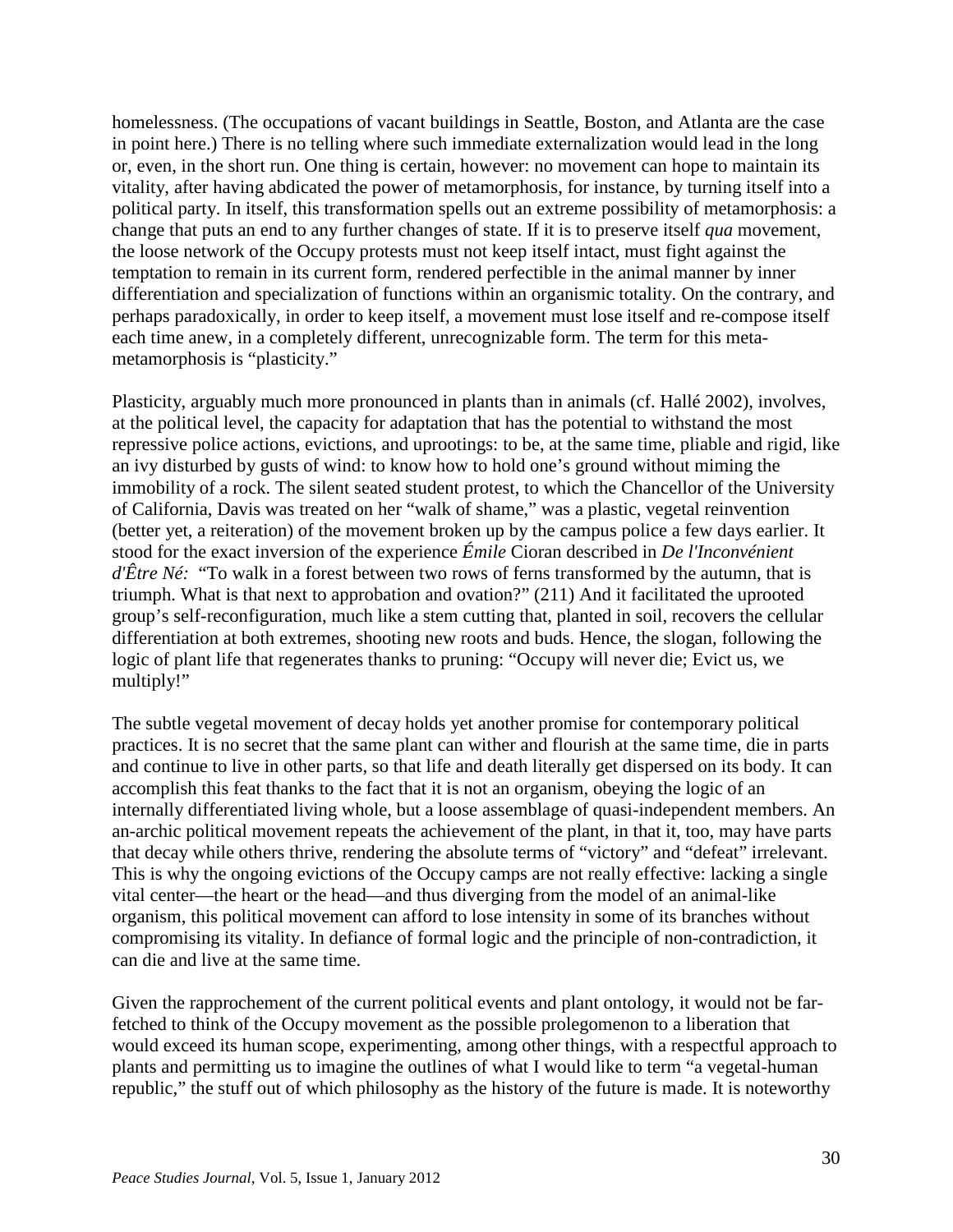that on November 8, 2011, Occupy Wall Street hosted "Guerrilla Gardening," a group whose goal it is to occupy "ill-used land to support the communities and ecosystems to which that land rightfully belongs."[5](#page-8-3) As this short description makes obvious, Guerrilla Gardening does not subscribe to a total instrumentalization of plants in the name of subsistence agriculture and selfsufficiency. It aims, instead, to restitute to the vegetal members of ecosystems, as much as to human communities, their right to exist, to grow, and to flourish. Skeptics will doubt the possibility of a peaceful coexistence there where some members of an ecosystem devour the others. But, for those who interpret existence existentially, in terms of its possibilities and processes rather than objective outcomes, the difference in attitude will make all the difference. When human beings grow *along with* plants, accompany their growth, acknowledge and respect their ontological possibilities (including but not limited to the possibility of becoming a source of nourishment) and rights, then we no longer consume vegetal beings as though they were nothing but storehouses of caloric energy, sources of biofuel or heating, fabrics not yet woven, construction materials not yet chopped down, blank supports for writing and printing… To resist like plants, on a common front, which does not amount to a confrontation, we would need to learn from them, to be and to live with them, to let something of them flourish in us.

## **References**

Aristotle. (1975). *On the Soul. Parva Naturalia. On Breath.* Loeb Classical Library, Vol. 288, Revised Edition. Cambridge, MA: Harvard University Press. (Cited as *De Anima.*)

Cioran, *É*. (1987). *De l'Inconvénient d'Être Né. Paris: Gallimard.*

Hallé, F. 2002. *In Praise of Plants.* Cambridge, UK & Portland, OR: Timber Press.

Hegel, G.W.F. (1979). *Phenomenology of Spirit,* translated by A.V. Miller. Oxford: Oxford University Press.

--. (2004). *Philosophy of Nature: Encyclopedia of the Philosophical Sciences, Part II*, translated by A.V. Miller. Oxford: Oxford University Press.

Levinas, E. (1997). *Difficult Freedom: Essays on Judaism*, translated by S. Hand. Baltimore: Johns Hopkins University Press.

--. (1996). *Basic Philosophical Writings*, edited by A. Peperzak, S. Critchley, and R. Bernasconi. Bloomington: Indiana University Press.

## **Endnotes**

<span id="page-7-0"></span> $\overline{a}$ <sup>1</sup> Consider, for instance, the following telling statement: "For our movement to grow we need new, outdoor space.[" http://occupywallst.org/article/ows-hunger-strike-new-outdoor-occupation/](http://occupywallst.org/article/ows-hunger-strike-new-outdoor-occupation/) Or, as an Occupy DC protester, Michael Patterson, put it: "We are not just going to march for two or three hours.